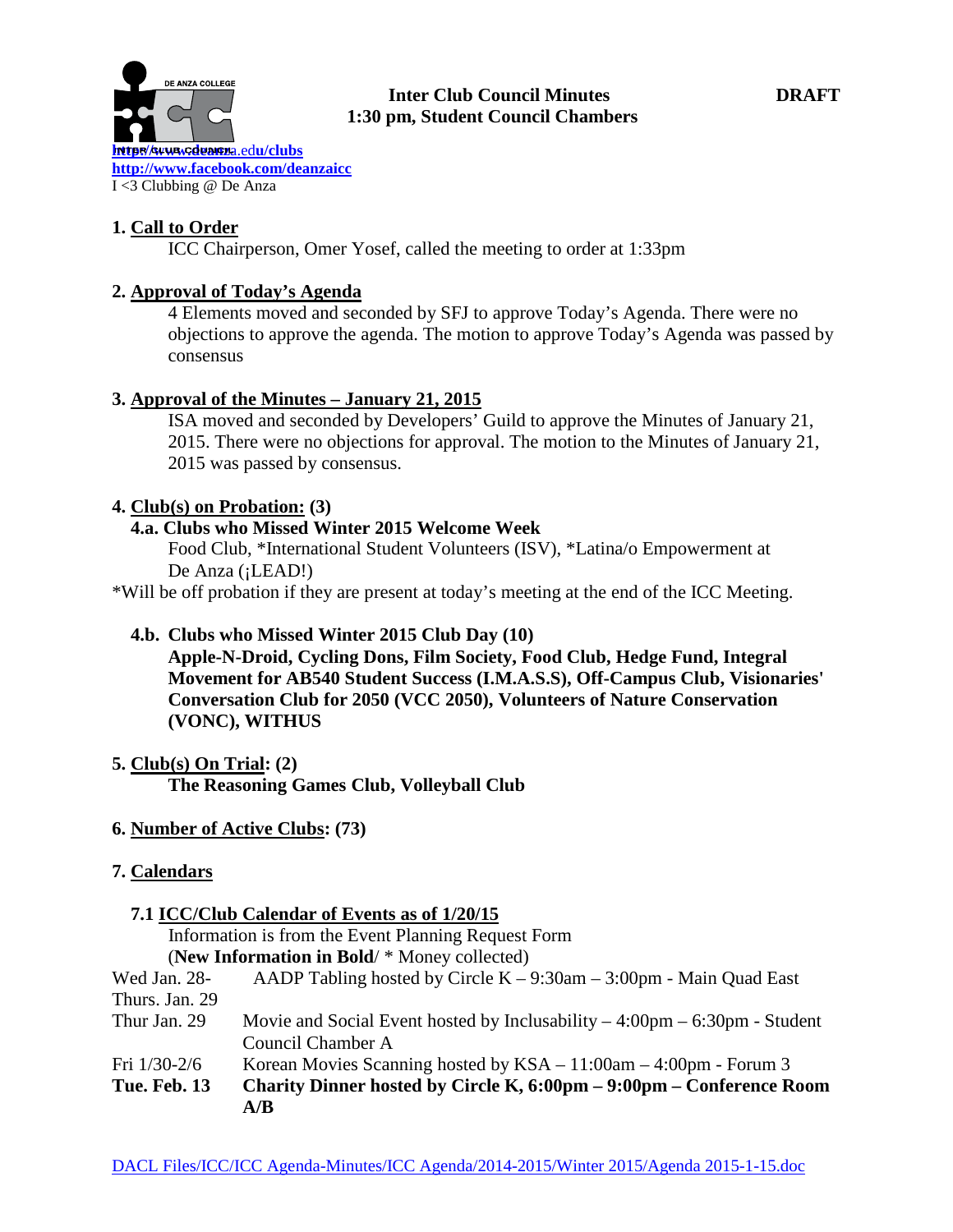Thur Feb. 19 Campus Clean  $Up - 11:30$ am – 1:30pm – Main Quad (East), Patio **Sat. Feb. 28 ICC Officers Retreat – 9:00am – 5:30pm – Student Council Chamber A**

#### **7.2 DASB Calendar of Events as of 1/20/15**

 **Information** is from the Event Planning Request Form

(**New Information in Bold**/ \* Money collected)

- Thur Jan. 29 Movie Night 11:00am 1:00pm Conference Room B
- Thur Jan. 29 Movie Night 7:00pm 9:30pm Student Council Chamber A
- Thur Feb. 19 Lunar New Year Lion Dance Performance 11:30am 1:00pm Patio

**Feb. 23-26 Tent City Event – 7:30am – 12:30pm – Main Quad**

#### **8. ICC/Club Account Balance Status (New Information in Bold) (As of 1/13/15)**

| \$5,429.00  |
|-------------|
| \$10,634.65 |
| \$6,647.04  |
| \$7,600.00  |
| \$3,228.30  |
| \$6,980.00  |
| \$6,980.00  |
|             |

#### **9. Business**

9.1 APASL moved and seconded by ISA to approve Circle K's request of \$800 from the Club/ICC Allocation Account #41-54730 to Circle K Account #41-54135- 5214 for Security and Clean-up for Charity Dinner on Feb. 13, 2015 at the Conference Room A/B. ETC moved and seconded by T-Tennis to end discussion. Discussion ended by consensus. There were no objections for approval. The motion to approve Circle K's request \$800 from the Club/ICC Allocation Account #41-54730 to Circle K Account #41-54135-5214 for Security and Cleanup for Charity Dinner on Feb. 13, 2015 at the Conference Room A/B, was passed by consensus

## **9.2 Club Day – Evaluation + Awards**

Club Day Evaluation: Club Day went well, Good Performances, and clubs recruited students.

Suggestion: We should have one DJ who can come every year for us, concern about songs played that were misogyny and that maybe ICC should come up with a playlist suggestions to have 4 Elements Hip Hop DJ

If you have any more suggestions, song titles or DJ's feel free to send an Email it to La Donna [\(ICCAdvisor@deanza.edu](mailto:ICCAdvisor@deanza.edu) or yumorikakuladonna@deanza.edu)

Congratulations to:

Best Decorated Outdoor and UNICEF for winning \$100 each Green Party and Circle K tied for \$50 each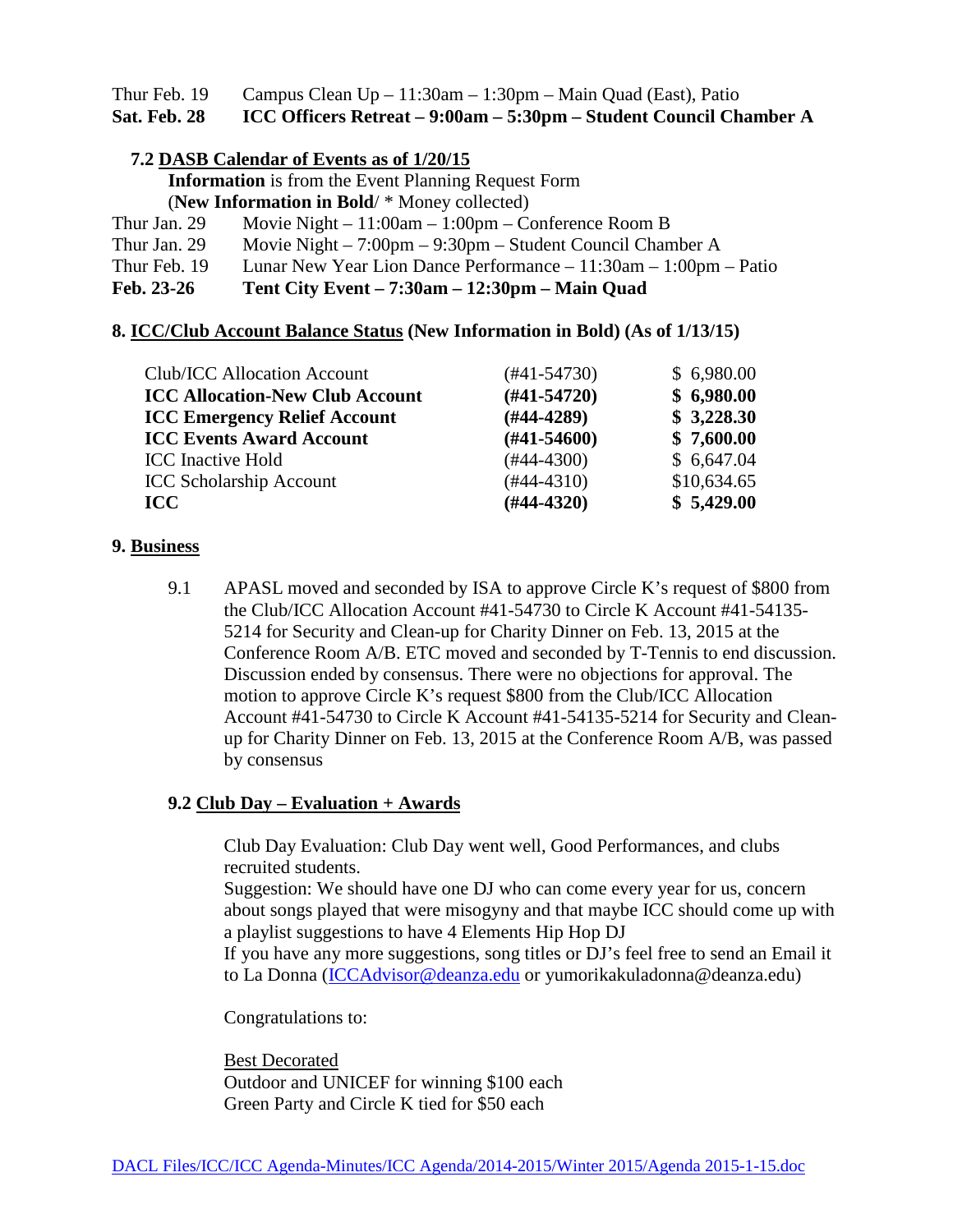Best Spirited The De Anza Network, CSA, and FOS for winning \$100 each

Best Performance DSA, K-Pop Dance, for winning \$100 each Inter Varsity Christian, 4 Elements tied for \$50 each

#### **9.3 ICC Elections 2015-2016**

ICC Officer Elections – ICC Chairperson, Omer Yosef described the job as an ICC Officer. ICC Officers meet for the ICC Agenda Meeting and have 2 ICC Officer hours per week plus time for ICC Special Events such as Club Karaoke, Club Day, Community Event per quarter, Fall Dance, Spring Dance, and graduation.

ICC Officer membership requires to be enrolled at DE Anza College with minimum of 7.5, and maximum of 18 units quarter units and have completed six (6) units at De Anza College at the time of application. Also, must maintain a cumulative GPA of at least 2.5 and be a current DASB card holder.

#### **ICC Chairperson** - Omer Yosef

I am in charge of attending and presiding over the ICC Meetings, organizing and monitoring the monthly Club Room Clean up.

#### **ICC Chair of Finance** – Simon Siu

This position is in charge of handling all the finances from the ICC that includes ICC Allocation budget requests, ICC Emergency Relief requests, and processing ICC requisitions.

#### **ICC Chair of Programs** – Omer gave info, since Raisa was sick

This person is in charge of organizing on-campus events. Club Day, Club Karaoke, Fall/Spring Dance, setting up an outreach event each quarter, and making sure that volunteers that sign up for events show up on time. Also responsible for the De Anza Flea Market consessions for clubs.

#### **ICC Chair of Marketing** – Joyce Lin

I am in charge of designing flyers, posters and taking photos for ICC events. Events include Club Day, Fall and Spring Dance.

#### **Please pick up an ICC Election Packet. If interested. See the ICC officer of the position you are interested or see the ICC Advisor. Deadline: Monday, February 9 / Elections: February 10,17,22**

#### **10.4 DASB Election Committee Reps Needed**

We have up to three ICC chairs needed before the election. You will be an ICC Rep helping with our election with Senators.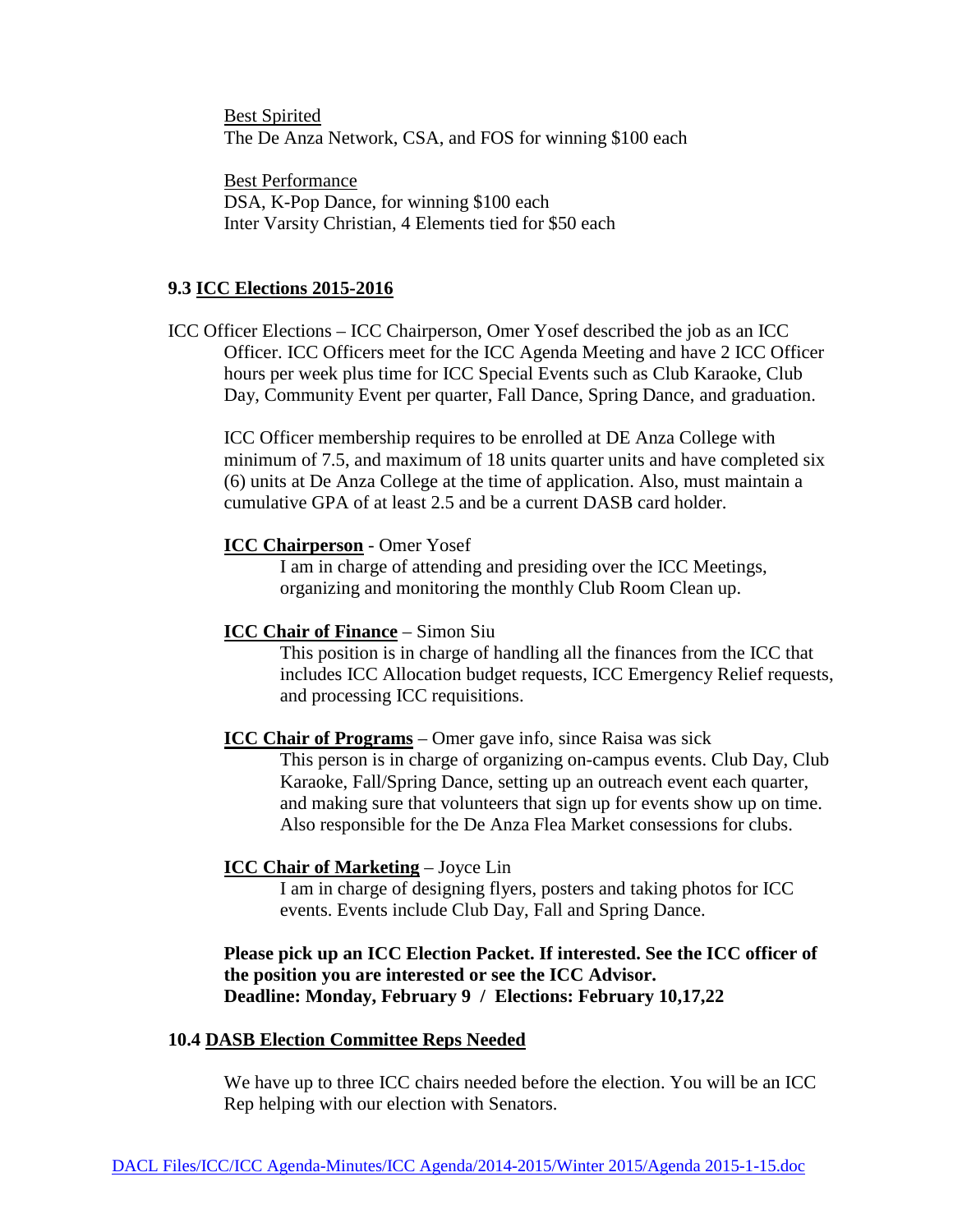## **10. Reports:**

ICC Chairperson: Omer Yosef

- 1. Thanks for the great time last Thursday!
- 2. Keep the clubroom fresh.

 ICC Chair of Finance: Simon Siu No report submitted.

ICC Chair of Programs: Raisa Hernandez

- 1. Thank you for coming out last Thursday. I hope everyone had a good time.
- 2. Campus Clean Up on Feb  $19<sup>th</sup>$ , 11:30 am 1:00 pm. Make sure to sign up.

ICC Chair of Marketing: Joyce Lin

- 1. Club Day Photos will be uploaded on Facebook. If you took some pictures on Club Day, feel free to forward them to us. They will be in the photo slide show at the end of the quarter.
- 2. Applications for ICC election are available now

DASB Liaison: Rhea Goveas

1. Movie night tomorrow from 7:00pm – 9:00pm!!! The movie being shown is Ferris Bueller's day off. There will be free hot chocolate and popcorn, and a chance to win a movie ticket/in n out coupon.

ICC Advisor: La Donna Yumori-Kaku

- **1.** Club Day: Another GREAT Club Day!! But…. Next Club Day I want ALL the clubs to have a Club Banner!!!
- **2.** ICC Officers 2015-2016 Consider running for the ICC Chair, ICC Chair of Finance, ICC Chair of Programs, or ICC Chair of Marketing. Eligibility is a minimum of 7.5 units, 2.5 GPA be available on Mondays 1:30 pm  $-$  3:30 pm for ICC Agenda, ICC Officers Meeting and on Wednesdays 1:00 pm – 3:00 pm for ICC Meeting. Must also be available for two office hours, and one additional officer's meeting to be scheduled. Must be available for the ICC Officer's Retreat on Saturday, March 15, 2014, 9:00AM-8:00PM. If you are a current club officer or DASB member (Officer, senate intern, senator, agent) or Student Trustee then you would need to resign by Tuesday March 10, 2015. The swearing in of 2015 – 2016 ICC Officers will be on Wed. March 11, 2015 at the ICC Winter Finale Reception.

Deadline for applications: Mon. Feb. 8 by 4 pm to the Office of College Life.

- **3.** Club Meeting Rooms Please take trash outside. Any items left in room go to the Lost and Found located at Campus Police Office. Please sit on the chairs and NOT on the tables. Thanks!
- **4.** Club Activities: Please plan in advance at least 10 working days for a club event. There are different offices that reserve the facility, tables, and chairs. Also you want to advertise the event to be successful! Please do not advertise an event that hasn't been scheduled officially by using an Event Planning Request Form or an Off Campus Form.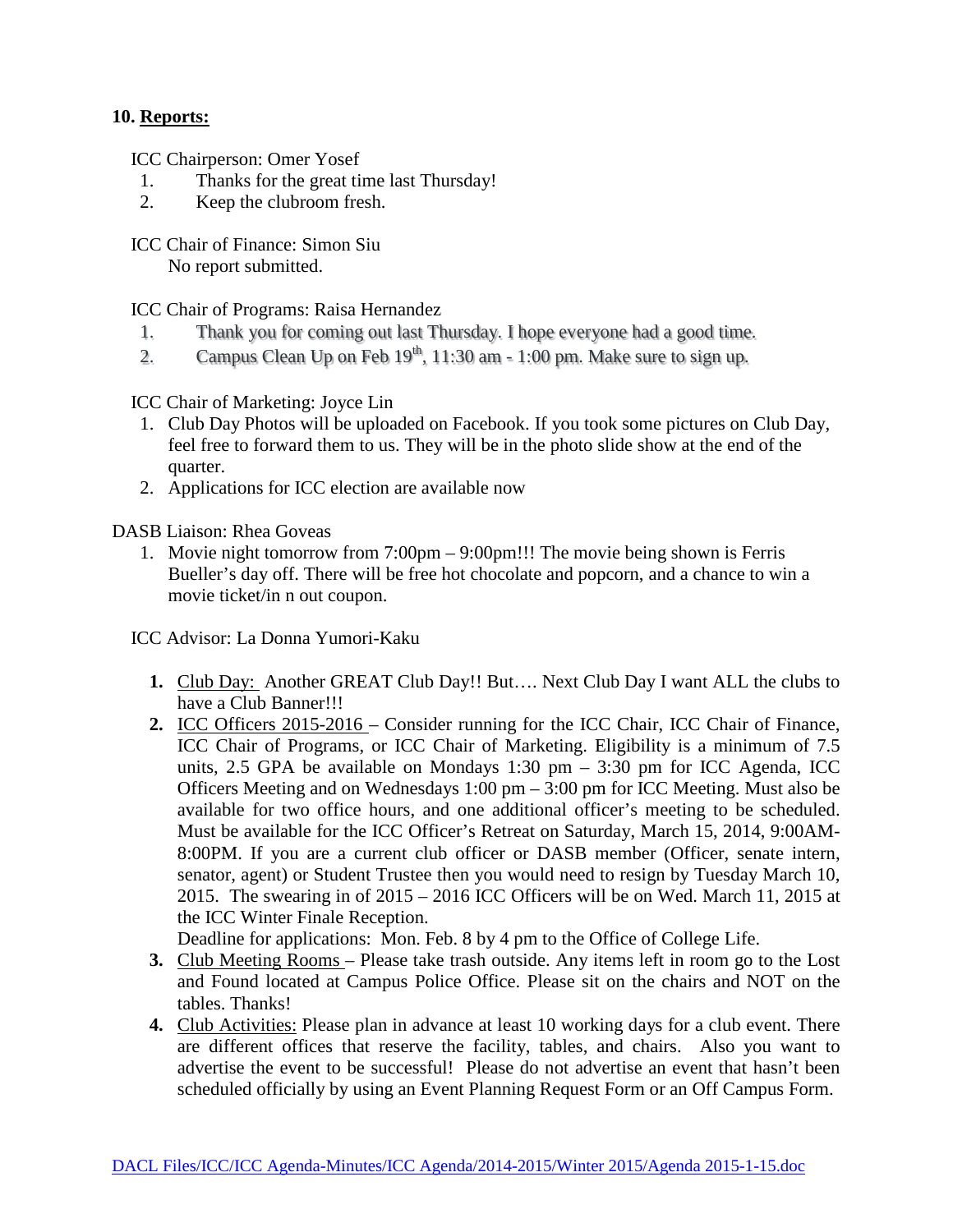#### **11. Announcements**

4 Elements: Open Mic – 1/29/15, 5:00pm – 8:00pm, Euphrat (VPAC) Open mic event for students to showcase artistic and creative outlet

Inclusability: "What's your super power?" / ED ROBERTS – 1/29/15, 4:00 pm – 6:00pm, Student Council Chamber A

"What's your super power?" / ED ROBERTS DAY. Intersection of disabilities and super powers. We can all be superheroes!

|                                                                   | <b>Present</b> | <b>Absent</b> | Probation<br><b>Present</b> | <b>Probation</b><br><b>Absent</b> |
|-------------------------------------------------------------------|----------------|---------------|-----------------------------|-----------------------------------|
| 4 Elements Hip Hop Club 6/26/15                                   | Χ              |               |                             |                                   |
| 300! Bowling Club 6/30/15                                         | $\mathbf{x}$   |               |                             |                                   |
| <b>Active Community Engagement Club (ACE)</b><br>9/1/15           |                | X             |                             |                                   |
| Anime Club 5/14/15                                                | X.             |               |                             |                                   |
| Anti-Bullying Club (ABC) 5/19/15                                  |                | X             |                             |                                   |
| Apple-N-Droid 4/21/15                                             |                |               | X                           |                                   |
| Asian Pacific American Students for Leadership<br>(APASL) 4/28/15 | X              |               |                             |                                   |
| <b>Association of Computer Machinery (ACM)</b><br>6/30/15         | X.             |               |                             |                                   |
| Auto Technology 5/14/15                                           | X              |               |                             |                                   |
| Badminton Club 6/30/15                                            | X              |               |                             |                                   |
| <b>Ballet Folklorico 9/29/15</b>                                  | X              |               |                             |                                   |
| Cheer and Dance Team 1/7/16                                       | X              |               |                             |                                   |
| Chinese Student Association (CSA) 6/20/14                         | X              |               |                             |                                   |
| Christians on Campus 7/12/15                                      | X              |               |                             |                                   |
| Circle K 4/16/15                                                  | X              |               |                             |                                   |
| Cross Cultural Partners Club (CCPC) 3/7/15                        | X              |               |                             |                                   |
| Cycling Dons 1/19/15                                              |                |               | X                           |                                   |
| DeAnthro11/7/15                                                   | X              |               |                             |                                   |
| De Anza Physics 12/25/14                                          | X              |               |                             |                                   |
| <b>DECA 6/28/15</b>                                               | X              |               |                             |                                   |
| Desi Student Association (DSA) 6/30/15                            | X              |               |                             |                                   |
| Developers' Guild 4/27/15                                         | X              |               |                             |                                   |
| Economics Club 6/3/15                                             | X              |               |                             |                                   |
| Elite Dance Club 3/31/15                                          | X              |               |                             |                                   |
| Engineering Technology Club (ETC) 6/10/15                         | X              |               |                             |                                   |
| Fellowship of Overseas Students (FOS) 3/27/15                     | X.             |               |                             |                                   |
| Film Society 5/29/15                                              |                |               | X                           |                                   |
| Food Club 4/1/15                                                  |                |               |                             | X                                 |
| Future Business Leaders of America 5/28/15                        | X              |               |                             |                                   |
| Global Financial Analysts (GFA) 4/20/15                           | X              |               |                             |                                   |
| Grace Fellowship 6/26/15                                          | X              |               |                             |                                   |

## **12. Roll Call**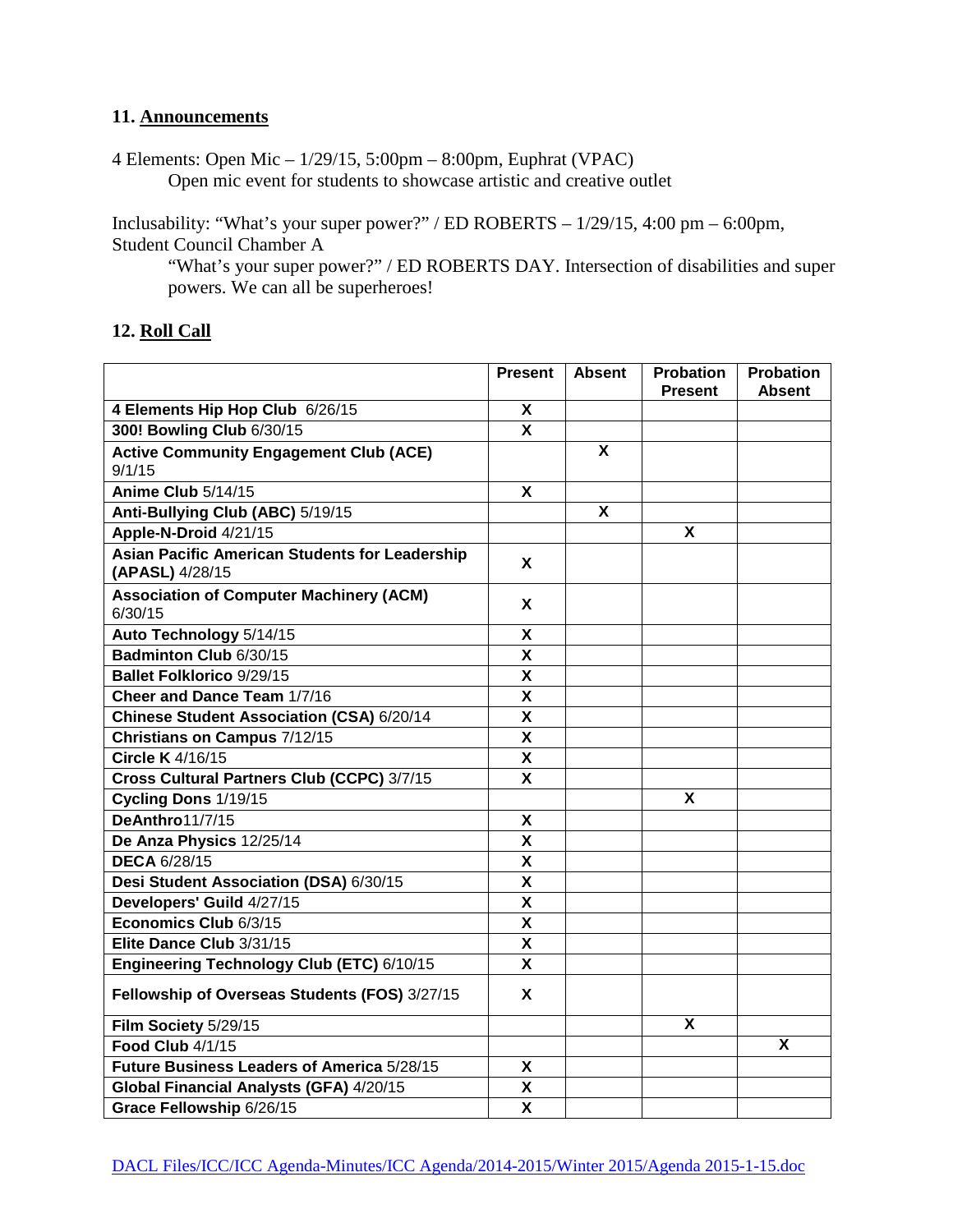| Green Party 5/15/16                                                                      | X                         |                         |   |   |
|------------------------------------------------------------------------------------------|---------------------------|-------------------------|---|---|
| Hedge Fund 4/2/15                                                                        |                           |                         |   | X |
| Hong Kong Students Association (HKSA) 10/2/15                                            |                           | X                       |   |   |
| Inclusability 5/22/15                                                                    | X                         |                         |   |   |
| <b>Integral Movement for AB540 Student Success</b><br>$(LM.A.S.S)$ 1/29/15               |                           |                         |   | X |
| International Student Volunteers (ISV) 6/30/15                                           |                           |                         | X |   |
| International Youth Fellowship (IYF) 12/12/15                                            | X                         |                         |   |   |
| InterVarsity Christian Fellowship at De Anza<br>3/27/15                                  |                           | X                       |   |   |
| Iranian Student Association (ISA) 4/9/15                                                 | X                         |                         |   |   |
| <b>Japanese and American Association (JAA)</b><br>6/30/15                                |                           | X                       |   |   |
| K-Pop Dance Club 6/24/15                                                                 | X                         |                         |   |   |
| Korean Student Association (KSA) 6/30/15                                                 | X                         |                         |   |   |
| Latina/o Empowerment at De Anza (¡LEAD!)<br>8/30/15                                      |                           |                         | X |   |
| Leo Club De Anza 4/22/15                                                                 | X                         |                         |   |   |
| Marketing Club 6/11/15                                                                   | X                         |                         |   |   |
| Mathematics Club 5/1/15                                                                  |                           | X                       |   |   |
| Medical Outreach Association 6/30/15                                                     |                           | X                       |   |   |
| New-Lon-Kong 6/11/15                                                                     | X                         |                         |   |   |
| Off-Campus Club 6/27/15                                                                  |                           |                         | X |   |
| <b>Outdoor Club Til Notified</b>                                                         | X                         |                         |   |   |
| Permias Indonesian Student Organization (PISO)<br>9/29/15                                | X                         |                         |   |   |
| Philosophy Club 5/14/15                                                                  | X                         |                         |   |   |
| Psychology Club 5/20/15                                                                  | X                         |                         |   |   |
| Queer People of Color (QPOC) 6/30/15                                                     |                           | Χ                       |   |   |
| Rainbow Club 5/7/15                                                                      |                           | $\overline{\mathbf{x}}$ |   |   |
| Saltworks Christian Fellowship 6/30/15                                                   | X                         |                         |   |   |
| Second Journey 12/12/14                                                                  | X                         |                         |   |   |
| Shotokan Karate 9/1/15                                                                   | X                         |                         |   |   |
| Social Entrepreneurship Club (SEC) 6/30/15                                               | X                         |                         |   |   |
| Student Nurses Organization (SNO) 6/30/15                                                | χ                         |                         |   |   |
| Students for Justice (SFJ) 6/11/15                                                       | X                         |                         |   |   |
| T-Tennis Club 6/13/15                                                                    | X                         |                         |   |   |
| Taiwanese Student Association (TSA) 5/19/15                                              | X                         |                         |   |   |
| Team HBV 6/13/15                                                                         | X                         |                         |   |   |
| The De Anza Network 6/30/15                                                              | $\boldsymbol{\mathsf{X}}$ |                         |   |   |
| The Tribe 5/20/15                                                                        |                           | X                       |   |   |
| Ultimate Layout 10/28/15                                                                 | X                         |                         |   |   |
| <b>United Nations International Children's Emergency</b><br><b>Fund (UNICEF) 5/21/15</b> |                           | X                       |   |   |
| Vietnamese Student Association (VSA) 6/30/15                                             | X                         |                         |   |   |
| Visionaries' Conversation Club for 2050 (VCC<br>2050) 5/6/15                             |                           |                         |   | X |